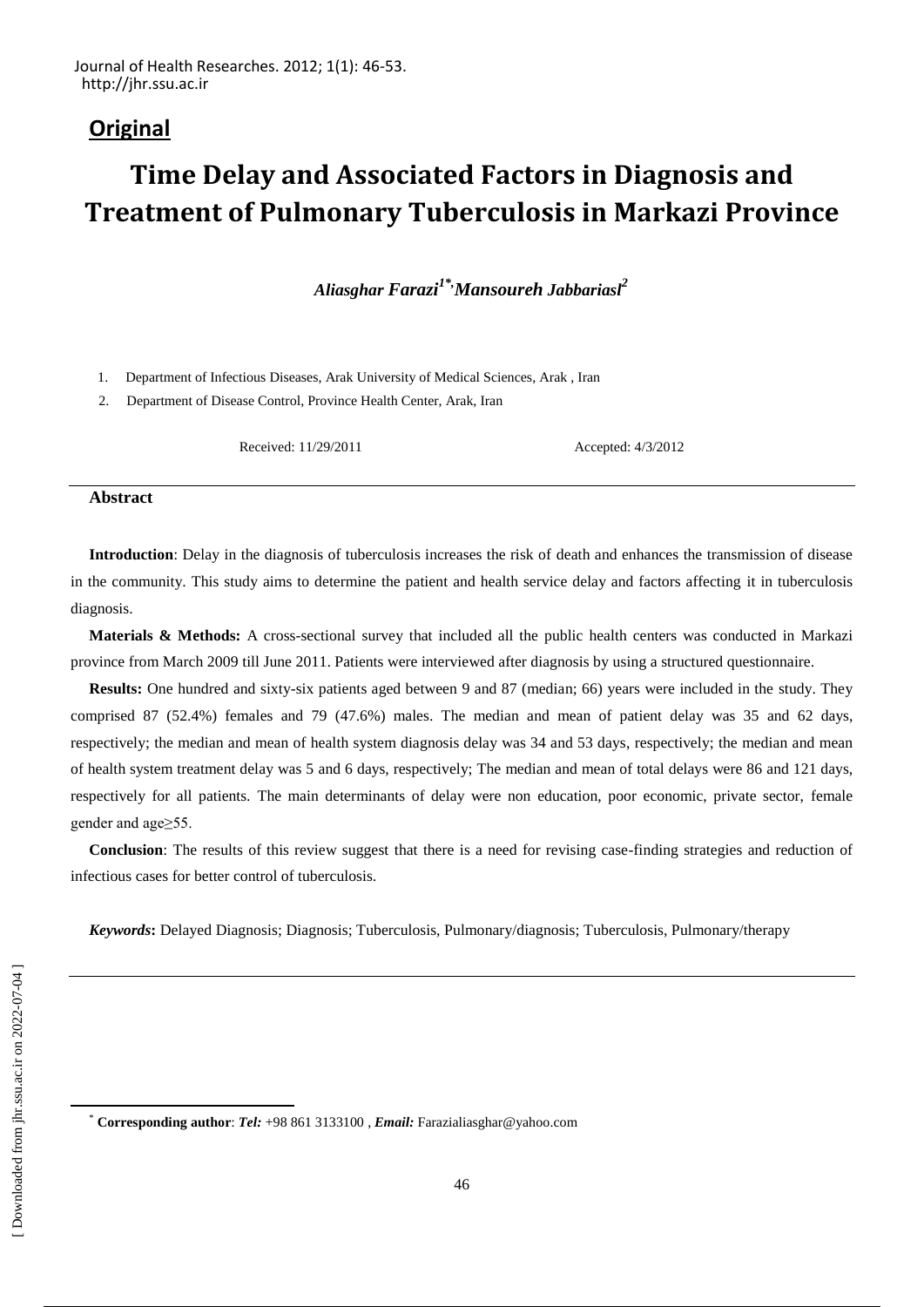# **Introduction**

One of the main objectives of tuberculosis control programs is to reduce tuberculosis transmission in the community through early detection of smear-positive cases and rapid administration of a full course of treatment  $\left[1\right]$ . It is estimated that about one-third of the world's population is infected with mycobacterium tuberculosis  $^{[2]}$ . Among the communicable diseases, TB is the second leading cause of death worldwide, killing nearly two million people each year  $[3]$ . Early diagnosis of the disease and prompt initiation of treatment are essential for an effective tuberculosis control program. Delay in the diagnosis may worsen the disease, increase the risk of death and enhance tuberculosis transmission in the community.

In developing countries, emphasis is laid on passive case finding which is based on diagnosis of infectious cases of tuberculosis mainly through direct microscopic evaluation of sputum specimens obtained from persons who refer to

health facilities  $^{[2]}$ . Passive case finding is known to be influenced by such factors as patient motivation, the degree of diagnostic suspicion by health workers and the quality of laboratory facilities. The directly observed treatment with short course (DOTS) strategy of the national TB control programs emphasizes passive case finding which could result in a delayed diagnosis  $^{[4]}$ . These delays may be attributed to both patients and health care system. The patients may delay in seeking help or the health care system may delay in suspecting and investigating for TB.

Recent studies have shown that health-care seeking behavior of respiratory patients is inadequate [5] and health services-related factors have led to sub-optimal utilization of diagnostic processes <sup>[6]</sup>. TB control programs of the high TB burden countries need universal coverage of DOTS strategy, political commitment and increased case detection rate [7]. Various studies have reported the delays in diagnosis of tuberculosis in different groups of populations. It is not clear if active case finding would improve the efficacy of the current global DOTS strategy  $[8]$ . It is important to identify such delays in order to undertake measures to make the TB control programs more effective.

The purpose of this study was to investigate patients delay, health system diagnosis delay, health system treatment delay, and total delay (patient delay and health system delay) and analysis of factors associated with total delay in new smear positive pulmonary tuberculosis patients.

# **Materials & Methods**

The study was conducted in Markazi province of Iran, with 1.4 million populations <sup>[9]</sup> from March 2009 to June 2011. In Iran DOTS was introduced in 1996. There are 10 District health centers in central province and all of them are involved in the diagnosis and treatment of tuberculosis patients, and majority of tuberculosis patients are diagnosed and treated in these centers. Diagnosis and treatment of tuberculosis is free of charge in the governmental health sectors. A cross-sectional survey was conducted in all of the public health centers to describe the patient and health service delay in the diagnosis and treatment of pulmonary tuberculosis patients. New smear positive pulmonary tuberculosis patients diagnosed from March 2009 till June 2011 were interviewed using a structured questionnaire. All of the questions were close-ended and the questionnaire included socio-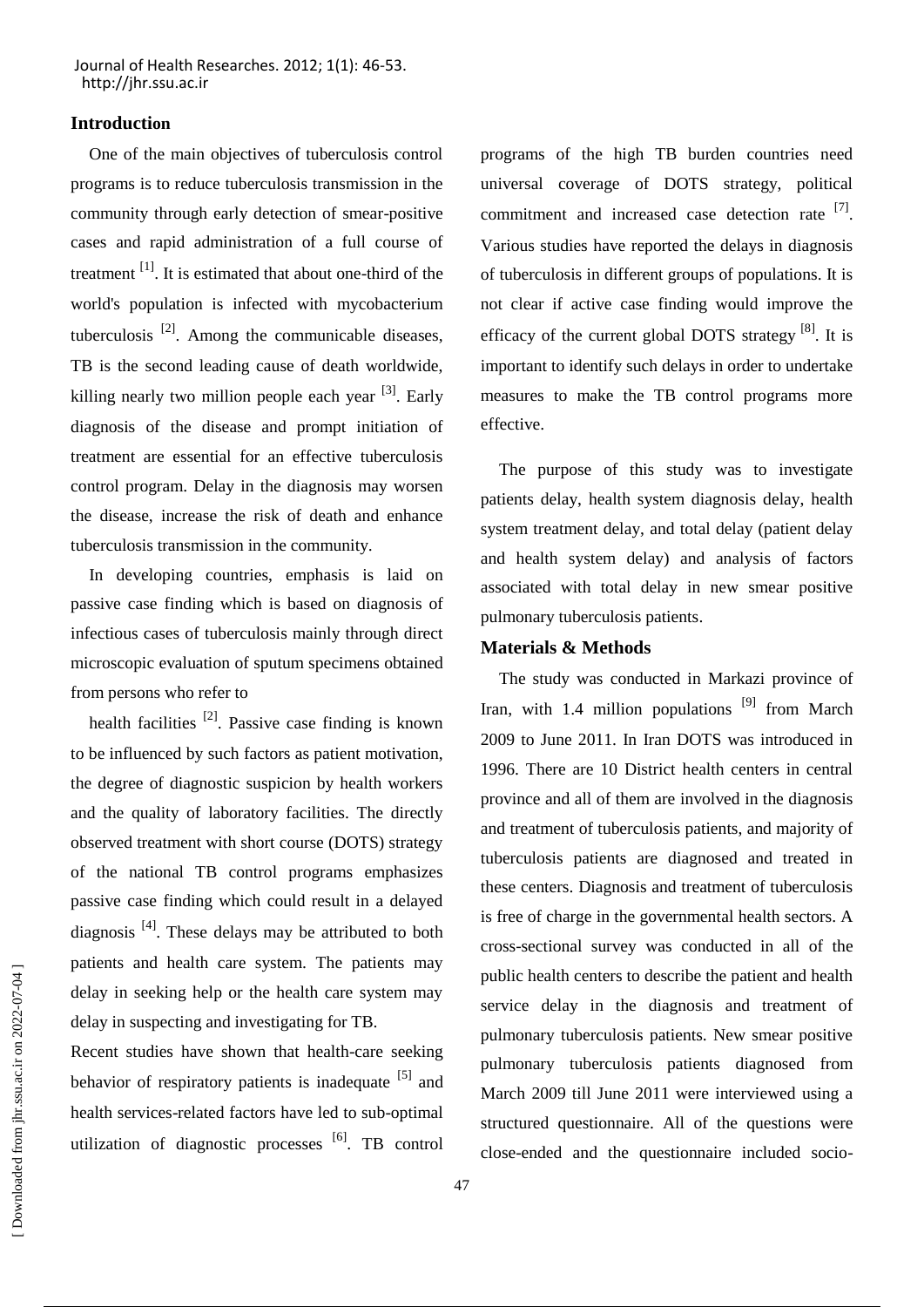demographic details, major presenting symptoms and their duration, and the date of first health care visit. If the patient had weakness for over a year, but was seeking medical advice for a cough of one month, the latter was taken as the duration of illness. The first major pulmonary symptoms asked were presence of cough for more than two weeks, sputum production, chest pain and haemoptysis. Close-ended questions about patient's knowledge of tuberculosis symptoms, transmission and treatment were also included in the questionnaire. The tuberculosis health workers performed the interview when the diagnosis was made. The questionnaire used was pretested before use and regular supervision of the interviewers was conducted throughout the study period. Duration of symptoms and the date of diagnosis were also counter-checked from the records besides the patients' interview.

The standard procedures recommended by the National TB Control program in the diagnosis of pulmonary tuberculosis are to collect and examine three sputum specimens from self-presenting symptomatic patients in two consecutive days. Pulmonary smear positivity is confirmed when there are at least 2 acid fast bacilli (AFB) positive smear results or when one sputum specimen is positive for AFB in addition to either radiographic abnormalities compatible with active pulmonary TB or a positive culture  $\begin{bmatrix} 10 \\ 0 \end{bmatrix}$ . One hundred and sixty-six new smear positive pulmonary cases were diagnosed and enrolled in the study.

All Data analysis was performed using SPSS for Windows version 11 (SPSS 10.01 Inc, Chicago, Ill) and Epi-Info 2000 (CDC, Atlanta, Ga). P<0.05 was considered to be statistically significant for interpretation of the results. Logistic regression analysis and adjusted odds ratio was performed to find out the independent risk factors. The interval between the onset of symptoms and the first contact with a health system was defined as patient delay while the interval from the time of visit to diagnosis was defined as health system diagnosis delay, treatment delay was the time interval from diagnosis until treatment was started; total delay was the time from the onset of symptoms until treatment was commenced and consisted these three components.

#### **Results**

One hundred and sixty-six patients aged between 9 and 87 (median 66) years were included in the study. They comprised 87 (52.4%) females and 79 (47.6%) males The median of age was 67 and 79 years for males and females, respectively. The first symptom of tuberculosis experienced by patients included cough (102 patients, 61.5%), night sweats (7 patients, 4.2%), weight loss (11patients, 6.6%), fever (8 patients, 4.8%) and haemoptysis (38 patients, 22.9%). Seventy-three patients (44%) came from rural and 93 (56%) from urban areas.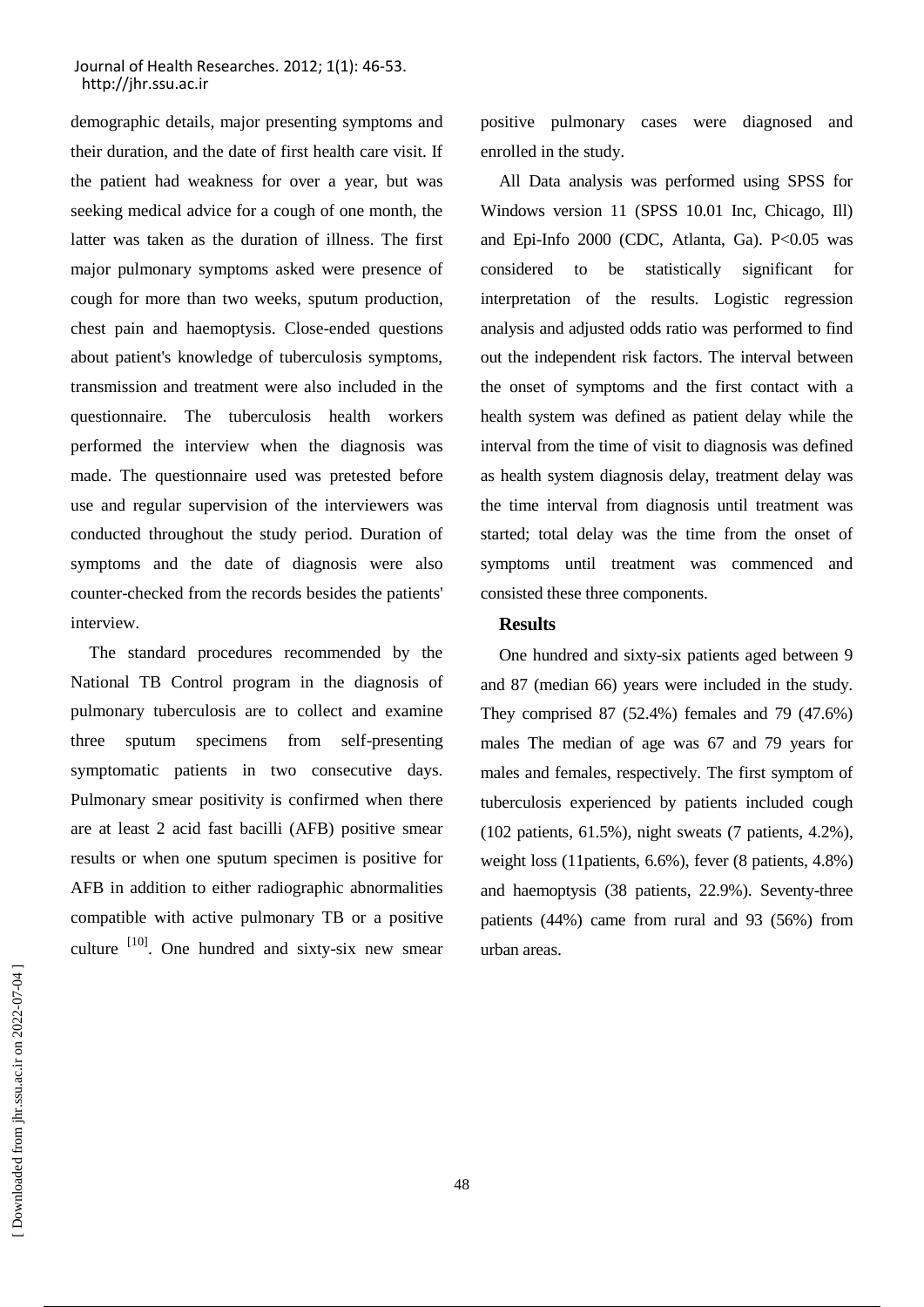**Table 1.** Descriptive statistics of different types of delay in new smear positive pulmonary tuberculosis patients.

| <b>Type of Delay</b>     | <b>Mean (Days)</b> | <b>Median (Days)</b> | Range      |
|--------------------------|--------------------|----------------------|------------|
| Patient delay            | 62                 | 35                   | $(8-518)$  |
| health care system delay | 59                 | 41                   | $(7-447)$  |
| diagnosis delay          | 53                 | 34                   | $(11-432)$ |
| Treatment delay          | 6                  | 5                    | $(0-34)$   |
| <b>Total Delay</b>       | 121                | 86                   | $(10-537)$ |

**Table 2)** Multiple logistic regression analysis of factors associated with total delay.

|                     | No. | Percent | <b>Adjusted OR</b> | 95%C.I        | P-value |
|---------------------|-----|---------|--------------------|---------------|---------|
| Age                 |     |         |                    |               | 0.0385  |
| $<$ 55y             | 63  | 38      | $\mathbf{1}$       |               |         |
| $\geq 55$           | 103 | 62      | 1.97               | $1.04 - 3.72$ |         |
| Gender              |     |         |                    |               | 0.0124  |
| Male                | 79  | 47.6    | $\mathbf{1}$       |               |         |
| Female              | 87  | 52.4    | 2.27               | $1.22 - 4.24$ |         |
| Nationality         |     |         |                    |               | 0.8526  |
| <b>Iranian</b>      | 129 | 77.7    | $\mathbf{1}$       |               |         |
| <b>Non Iranian</b>  | 37  | 22.3    | 1.11               | $0.53 - 2.31$ |         |
| Chest x ray         |     |         |                    |               | 1.0000  |
| Compatible          | 156 | 94      | $\mathbf{1}$       |               |         |
| Incompatible        | 10  | 6       | 1/25               | $0.34 - 4.62$ |         |
| Exp. to Tb patients |     |         |                    |               | 0.4180  |
| Yes                 | 30  | 18.1    | $\mathbf{1}$       |               |         |
| N <sub>0</sub>      | 136 | 81.9    | 1.49               | $0.68 - 3.30$ |         |
| Residence           |     |         |                    |               | 0.2138  |
| <b>Urban</b>        | 93  | 56      | $\mathbf{1}$       |               |         |
| <b>Rural</b>        | 73  | 44      | 0.67               | $0.36 - 1.25$ |         |
| Education           |     |         |                    |               | 0.0091  |
| <b>Educated</b>     | 86  | 51.8    | $\mathbf{1}$       |               |         |
| <b>Not Educated</b> | 80  | 48.2    | 2.33               | 1.21-4.50     |         |
| Economic status     |     |         |                    |               | 0.0013  |
| Moderate & Good     | 124 | 74.7    | $\mathbf{1}$       |               |         |
| poor                | 42  | 25.3    | 3.53               | 1.60-7.79     |         |
| Source              |     |         |                    |               | 0.0178  |
| Governmental        | 71  | 42.8    | $\mathbf{1}$       |               |         |
| <b>Private</b>      | 95  | 57.2    | 2.21               | $1.18 - 4.14$ |         |

One hundred and twenty nine patients (77.7%) were Iranian and others (22.3%) were non-Iranian. Eighty subjects (48.2%) were illiterate, 82 subjects (49.4%) had passed primary and secondary school and 4 (2.4%) of them had university education. According to the report of central bank of Iran, economic status of 42 (25.3%), 103 (62%), and 21 (12.7%) patients was poor (monthly income below \$400), moderate (monthly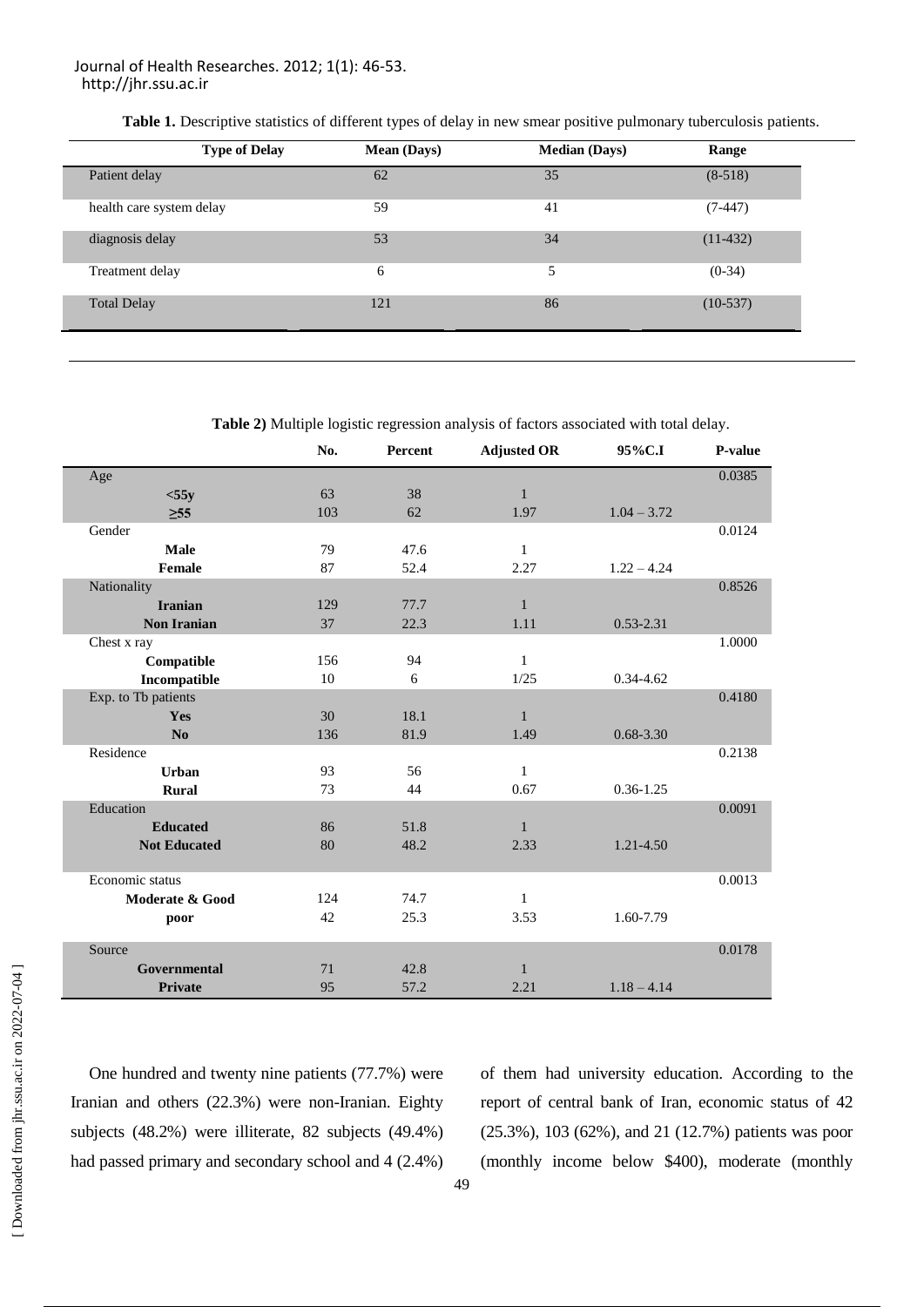income between \$400 and \$800) and good (monthly income over \$800), respectively. Thirty patients (18%) had a history of exposure to tuberculosis patients; 156 patients (94%) had a chest X-ray suggestive of tuberculosis. Ninety-five patients (57.2%) referred to private sector while 71 (42.8%) referred to governmental sector. (Table1&2)

# **Discussion**

According to the results of other studies, patient delay varied from 4.9 days in Gambia  $^{[11]}$  to 162 days in Tanzania<sup>[12]</sup> and from 7 days in Italy<sup>[13]</sup> and Taiwan  $^{[14]}$  to 34.5 days in UK  $^{[15]}$ . Health care system delay ranged from the shortest of 2 days in China  $[16]$  to a longest of 87 days in Pakistan  $[17]$  and from 7.2 days in Japan  $^{[18]}$  to a longest of 36 days in Italy  $^{[19]}$ . Total delay ranged from a shortest of 42 days in Japan(20to 82 days in African countries  $[20]$ . In Iran in the study of Masjedi and colleagues in 1995 patient delay before consulting a physician was 12.5 days and physician delay was 93 days  $[21]$  In the study of Nasehi and coworkers in 2003 median total delay was 92 days. Medians of Patient delay and Health care system delay were 20 and 46 days, respectively  $[22]$ . the study of Mirsaeidi and coworkers in 2003 the mean patient delay time was 15 days with a median of 13 days. The mean physician delay time was 93 days with a median of 75 days. The mean total delay was 108 days with a median of 96 days [23].

In our study the median patient delay was 35 days and the median health care system delay (health system diagnosis delay and health system treatment delay) was 41 days (mean 59 days, range: 7- 447days) and the median total delay was 86 days.

# **Conclusion**

Review of literature on delays in diagnosis of tuberculosis showed that there is a considerable time delay between the onset of symptoms of pulmonary tuberculosis to diagnosis and treatment. Although in studies of Masjedi and colleagues in 1995, Nasehi and coworkers in 2003, Mirsaeidi and coworkers in 2003 in Iran the median of health care system delay was significantly longer than patient delay, but in our study the median patient delay was 35 days and median health care system delay (health system diagnosis delay and health system treatment delay) was 41 days. The delays are important in transmission of tuberculosis and TB prevention and control strategies. It has been reported that the global DOTS strategy for TB has improved the overall treatment success rate. However, rapid geographic coverage by DOTS has not resulted in improved case finding  $[24]$ . There are further reports that current case detection rates are low and there is a need for developing new case finding strategies to reach the targets under global DOTS strategy  $^{[25]}$ . A study from India has reported that improving the case finding methods may save 10 times more patients than by the DOTS  $^{[26]}$ . The time delays to diagnosis identified by this review confirm these suggestions. A recent analysis of TB transmission dynamics and delay has stressed that time delays to diagnosis are the most important obstacles to the control of the TB epidemic  $^{[27]}$ .

From our study it is clear that both patient and the health system are to blame, as both patient and health care system delays were longer than acceptable limits. The risk factors for delay identified in this study should be the subject of future interventions to reduce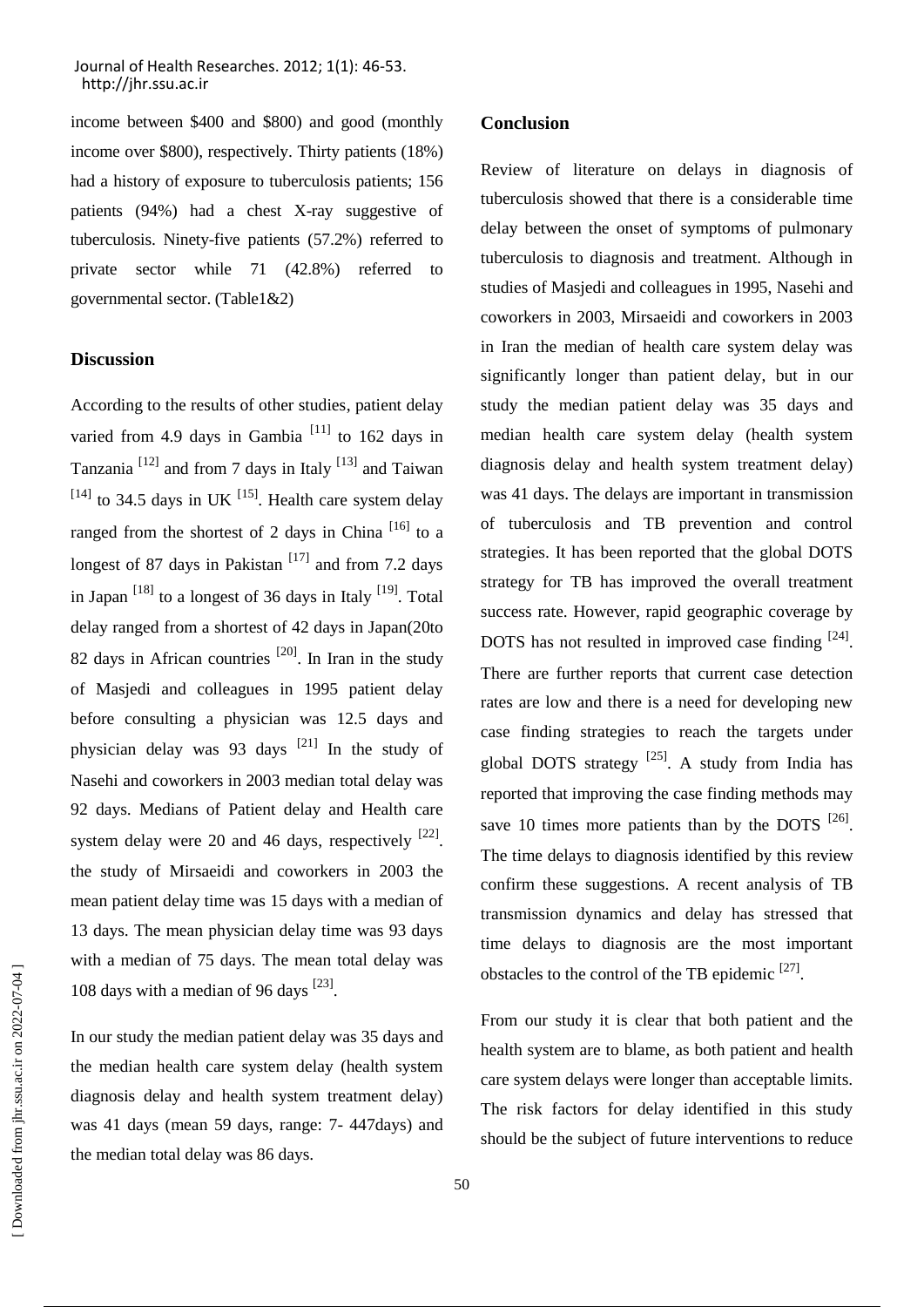the delay in delivery of treatment to patients with tuberculosis and hence transmission of the disease in the community.

As the delay in the treatment of patients with tuberculosis is attributed to both the patient and the health system, for patient component it is necessary to put more emphasis on increasing awareness of the community about tuberculosis symptoms; and for health system delay it is necessary to put more efforts into creating effective collaboration between the National Tuberculosis Control Program and the private sector. Sputum must be examined in all patients with prolonged productive cough. Training and retraining of health care providers about tuberculosis at regular intervals should be instituted. The various significant determinants of delay identified in the present study should be incorporated into routine surveillance reports. This would allow monitoring of the effectiveness of the interventions

and control measures in reducing the duration of the delay, hence reducing the transmission and burden of tuberculosis in the community. In view of these conclusions, detection, follow-up, and treatment of tuberculosis among people especially females and among the poor economic condition should be improved by integrating the tuberculosis program into other existing health services at all levels and increasing community awareness through health education, and increase public awareness about the symptoms of tuberculosis, educate both public and private physicians about the need to maintain a high index of suspicion of tuberculosis and rapidly perform appropriate tests.

# **Acknowledgements**

We are grateful to all health workers who administered the questionnaire as well as the patients who took part in the study.

#### **References**

- 1. World Health Organization. Global tuberculosis control. Geneva:WHO ; 2010.Available from: http://www.who.int/gtb/publications
- 2. World Health Organization Epidemiology,strategy,financing. Geneva:WHO; 2009 Available from : WHO/HTM/TB/2009.411
- 3. World Health Organization. Treatment of tuberculosis; Guideline for national programmes. 4 th ed. Geneva: World Health Organization; 2006 Available from : WHO/HTM/STB/2006.35
- 4. World Health Organization. Global tuberculosis control surveillance, planning, financing . Geneva: World Health Organization; 2003. Available from : WWW. WHO/CDS/ TB/2003.316
- 5. Enwuru CA, Idigbe EO, Ezeobi NV, et al. Care-seeking behavioral patterns, awareness and diagnostic processes in patients with smear- and culture-positive pulmonary tuberculosis in Lagos, Nigeria. Trans R Soc Trop Med Hyg 2002; 96(6):614-16.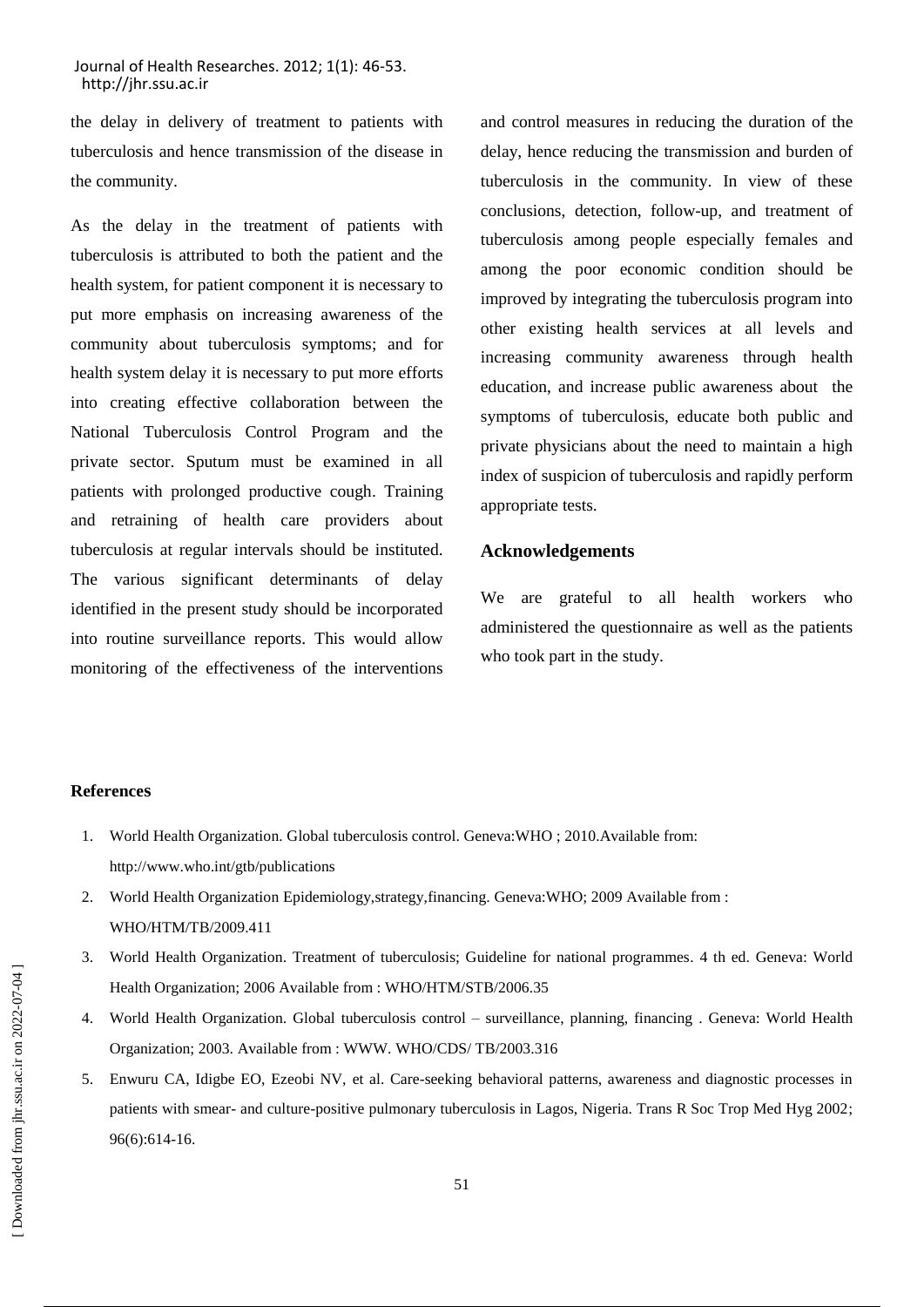- 6. Dandona R, Dandona L, Mishra A, et al. Utilization of and barriers to public sector tuberculosis services in India. Natl Med J India 2004; 17(6):292-9.
- 7. Ibrahim KM, Khan S, Laaser U.Tuber control:current status, challenges and barriers ahead in 22 high endemic countries. J Ayub Med Coll Abbottabad 2002;14:11-15.
- 8. DEN Boon S, Verver S, Lombard CJ, et al. Comparison of symptoms and treatment outcomes between actively and passively detected tuberculosis cases: the additional value of active case finding. Epidemiol Infect 2008;136(10):1342- 49.
- 9. Central Statistics Authority. Population and Housing Census of Iran: Central Statistics Authority; 2007. Available from: www.amar.org.ir
- 10. World Health Organization. Treatment of tuberculosis guideline for national programs.4th ed. Geneva:WHO;2003 . Available from: www.who.int/tb/publications/cds\_tb\_2003\_313/en/
- 11. Lienhardt C, Rowley J, Manneh K, et al. Factors affecting time delay to treatment in a tuberculosis control programme in a sub-Saharan African country: the experience of The Gambia. Int J Tuberc Lung Dis 2001; 5(3):233-9.
- 12. Wandwalo ER, Mّ rkve O. Delay in tuberculosis case-finding and treatment in Mwanza, Tanzania. Int J Tuberc Lung Dis 2000;4(2):133-8.
- 13. Farah MG, Rygh JH, Steen TW, et al. Patient and health care system delays in the start of tuberculosis treatment in Norway. BMC Infect Dis 2006; 6:33.
- 14. Sasaki Y,Yamagishi F,Yagi T,et al. A study of patient's and doctor's delay in patients with pulmonary tuberculosis discovered by visiting doctors with symptoms in particular on doctor's delay. Kekkaku 2000; 75(9):527-32.
- 15. Mori T, Shimao T, Jin BW, et al. Analysis of case-finding process of tuberculosis in Korea. Tuber Lung Dis 1992; 73(4):225-31.
- 16. Cheng G, Tolhurst R, Li RZ, et al. Factors affecting delays in tuberculosis diagnosis in rural China: a case study in four counties in Shandong Province. Trans R Soc Trop Med Hyg 2005; 99(5):355-62.
- 17. Bassili A, Seita A, Baghdadi S, et al. Diagnostic and treatment delay in tuberculosis in 7 countries of the Eastern Mediterranean Region. Infect Dis Clin Pract 2008; 16(1):23-35.
- 18. Maamari F. Case-finding tuberculosis patients: diagnostic and treatment delays and their determinants. East Mediterr Health J 2008; 14(3):531-45.
- 19. Xu B, Jiang QW, Xiu Y, et al. Diagnostic delays in access to tuberculosis care in counties with or without the National Tuberculosis Control Programme in rural China. Int J Tuberc Lung Dis 2005; 9(7):784-90.
- 20. Ayuo PO, Diero LO, Owino-Ong'or WD, et al. Causes of delay in diagnosis of pulmonary tuberculosis in patients attending a referral hospital in Western Kenya. East Afr Med J 2008; 85(6):263-8
- 21. Masjedi MR. Patient delay in diagnosis and treatment of tuberculosis. Pejouhesh 1996;4(3):70-7.[Persian]
- 22. Nasehi M , Mohammad K , Gouya M M, et al. Health care system delay in diagnosis and treatment of contagious tuberculosis in I.R.IRAN – 2003. Tanaffos 2003; 2(8): 55-64